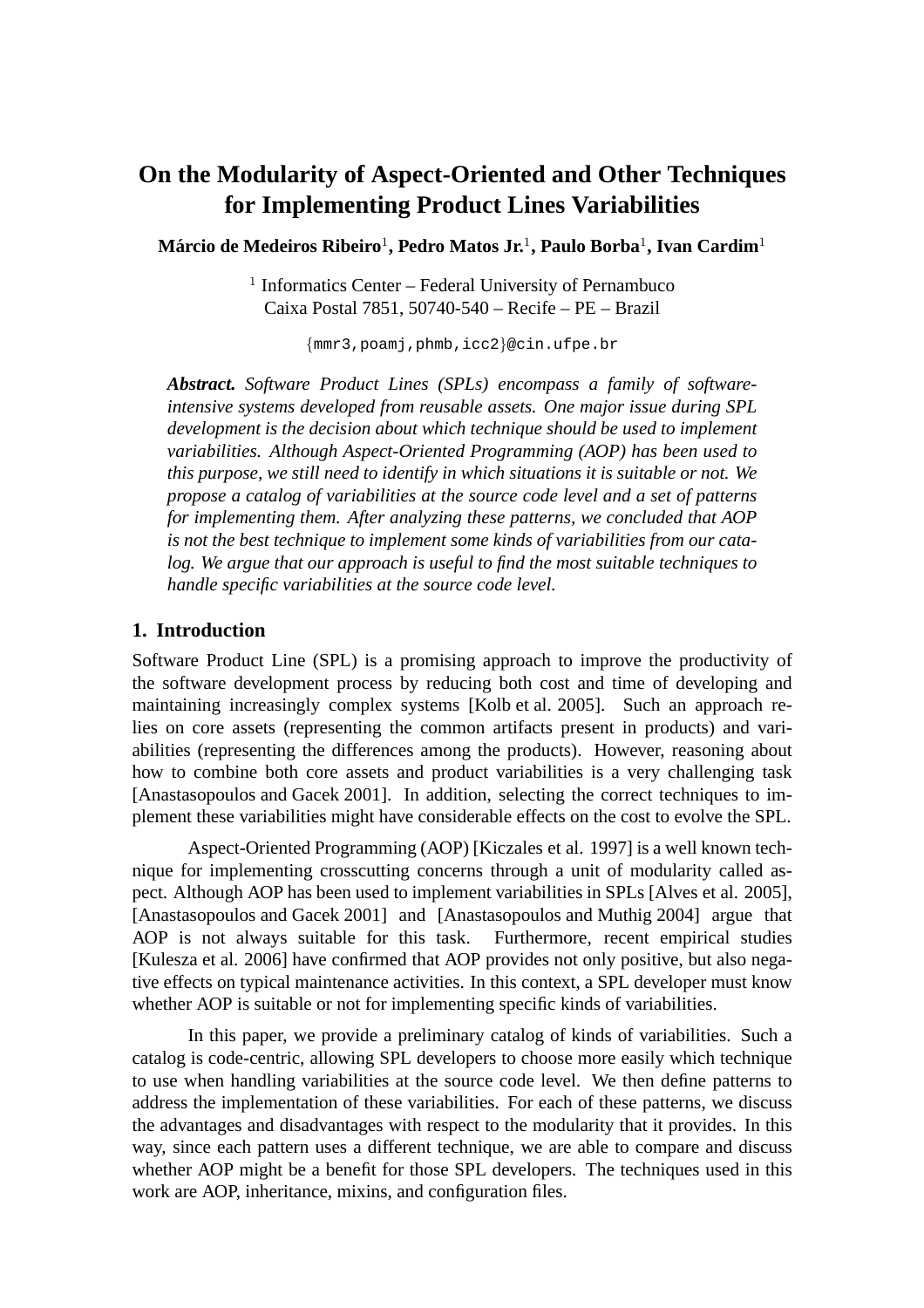To derive our catalog and patterns, we analyzed two real and non-trivial SPLs of different domains (J2ME Games and Mobile Phone Test Cases). In both, we found the same kinds of variabilities, suggesting that they might be present in other domains. Afterwards, we have implemented these variabilities using the four aforementioned techniques. Notice that we analyzed not only source code, but also test cases. In this way, we observed that our catalog and patterns seem to be useful for both.

Our work is similar to others [Patzke and Muthig 2002, Tirila 2002, Coplien 2000], but with two main differences (representing our contributions):

- We present a code-centric catalog of kinds of variabilities and patterns to implement them. Such patterns are the first step towards defining a systematic decision model, which means that given a variability, we will be able to decide systematically which technique should be used for implementing it (Sections 2 and 3);
- When considering modularity, our work shows where in the source code AOP is suitable for implementing variabilities in SPLs. The results are presented in what follows: (i) AOP might be suitable, in accordance to [Alves et al. 2005]; (ii) AOP makes no difference when compared to other techniques; and (iii) AOP is not suitable (Section 4).

## **2. Towards a variabilities catalog**

In this section we discuss some kinds of variabilities found in two real and non-trivial SPLs: J2ME Games and Mobile Phone Test Cases. The first one handles the variabilities using conditional compilation<sup>1</sup>, whereas the second handles them by using *if-else* statements. By the presence of duplicated code (present in the Mobile Phone Test Cases) and concerns not modularized (present in both), we concluded that such techniques are not sufficient for implementing those variabilities adequately.

In addition, we provide a preliminary catalog of kinds of variabilities extracted from those SPLs. Given the different natures of the domains in which they were found, we believe that such variabilities are likely to occur in many other domains as well.

## **2.1. J2ME Games**

The first case study consists of a mobile game product line which can be instantiated for 17 device families and 6 different languages. The number of total possible instances for this product line is 152. The original implementations analyzed use only one technique (conditional compilation) to handle variabilities. This technique uses a special comment symbol (//#), indicating that a code line will be preprocessed. The code snippet to be compiled depends on variables used in *if directives*.

The **After method call** is the first kind of variability discussed in this work. It occurs when some alternative or optional behavior might happen after a method call. Figure 1(a) shows an example of such variability. The *mainCanvas* object represents the area where the screen elements of the game are drawn. Every time the canvas object is updated it must also be repainted. However, the sequence of methods invoked to repaint the canvas depends on the graphics API supported by the specific device (alternative feature<sup>2</sup>

<sup>&</sup>lt;sup>1</sup>Technique that uses a source code preprocessor to conditonally compile blocks of code.

<sup>&</sup>lt;sup>2</sup>Alternative features are represented as an open arc.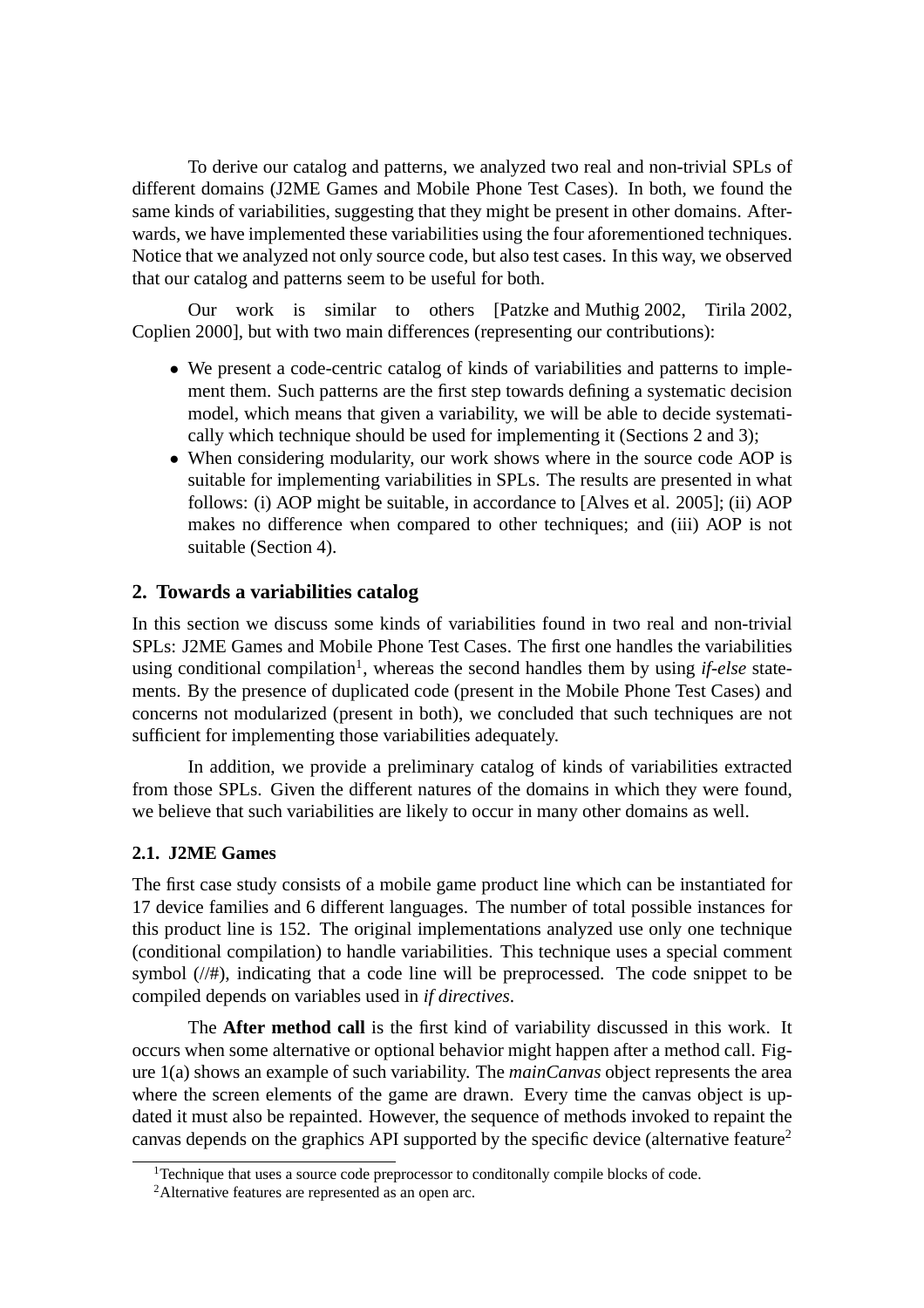depicted in Figure 1(a): MIDP 2.0, Siemens, or other should be selected in the product line instance).



(a) After method call.

(b) Whole Method body.

**Figure 1. Variabilities found in the J2ME Games.**

The **Whole method body** variability occurs when the whole body of a method differs among product line instances. Figure 1(b) illustrates an example of such variability. The *playSound* method is invoked whenever a sound is to be played. The parameter *soundIndex* holds the identifier of the sound to be played. The block of code that actually plays the desired sound varies depending on the sound API provided by the phone. This variability exists because phone manufacturers provide different proprietary APIs to deal with sounds. The alternative sound APIs are depicted in Figure 1(b). Only one sound API can be used in each product instance.

## **2.2. Mobile Phone Test Cases**

The second case study analyzed in this work is a set of Mobile Phone Test Cases proprietary of Motorola Industrial. The test cases are part of a complex system that has the capability of testing families of Motorola mobile phones software.

Figure 2 illustrates three Motorola mobile phones. Notice that *Phone A* does not provide the *stop* button whereas *Phone B* and *Phone C* do. On the other hand, *Phone B* provides the *camera landscape view*, differently from *Phone A* and *Phone C*.



**Figure 2. Variabilities on Motorola Phones.**

The first kind of variability discussed here concerns **Constant values**. It occurs whenever the value of a constant differs according to the selected product. Figure 3(a) illustrates an example of this situation. The parameter of the *loadWebSession* method varies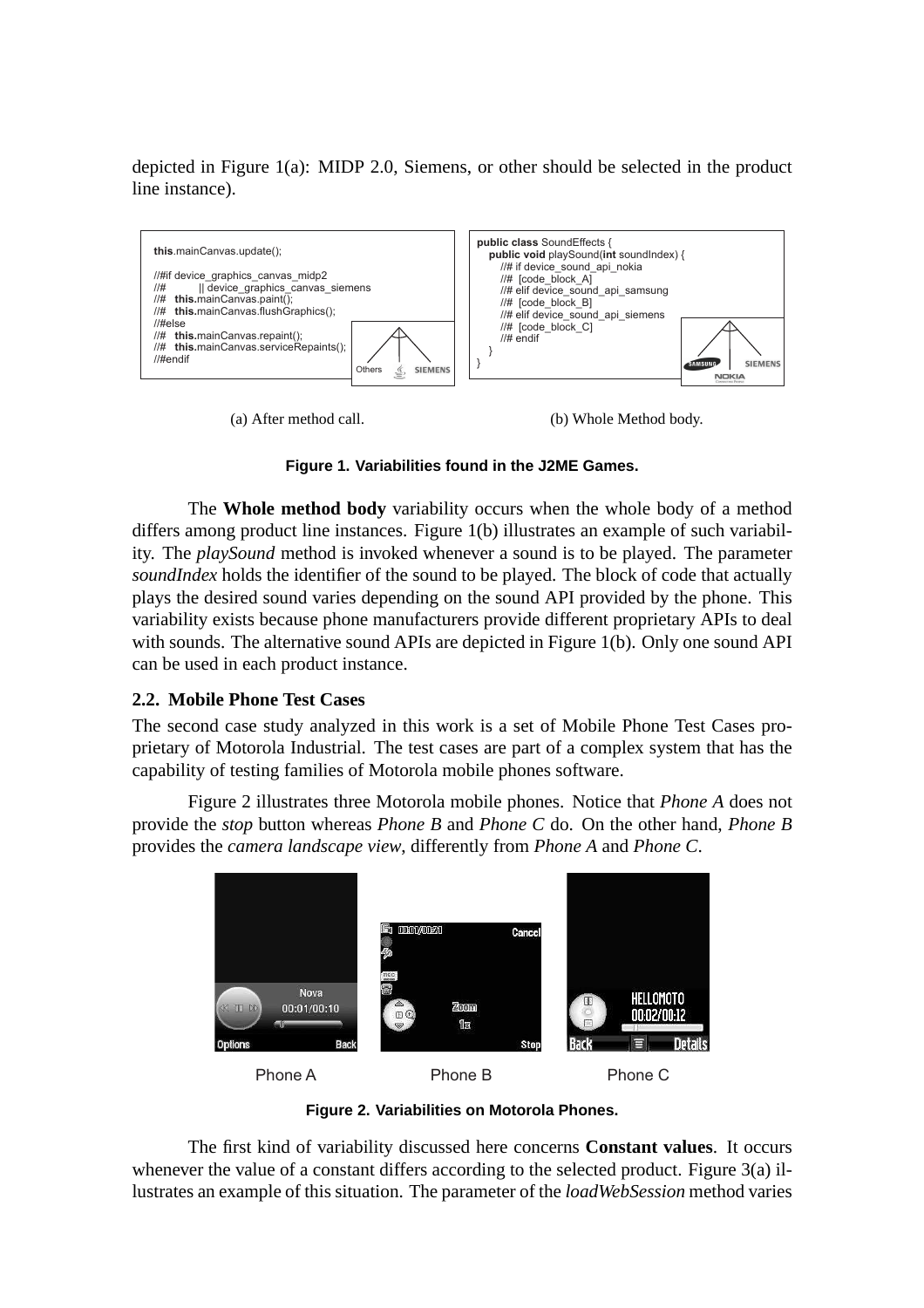depending on the currently installed browser (alternative feature depicted in Figure  $3(a)$ : either *Opera* or a proprietary *Motorola* browser is selected in the product line instance). Although it is not shown, the *if-else* statement is crosscutting throughout the test case.



(a) Constant values.

(b) After method execution.

**Figure 3. Variabilities found in the Motorola Mobile Phone Test Cases.**

The next kind of variability consists of an **After method execution**. Our example (Figure 3(b)) illustrates two optional features<sup>3</sup> implemented at the end of the *procedures* method. In this way, four instances of the product line are possible: (i) neither *transflash* nor *bluetooth* are present in the phone; (ii) both *transflash* and *bluetooth* are present in the phone; (iii) phones with only *transflash*; (iv) phones with only *bluetooth*. Notice that the order of execution of the steps (in this case, features) is extremely important: changing it might break the test case. For example: suppose a test case that sets the alarm clock on a phone. The first step is to access the alarm application, and the second is to set it up. You can not do this in the reverse order.

# **2.3. Variabilities catalog**

Due to space restrictions, we will not show in detail all the kinds of variabilities found in the SPLs analyzed (some of them are outlined in Table 1). Notice that the catalog is codecentric<sup>4</sup>, being useful for SPL developers on the task of choosing a particular technique for a specific variability at the source code level.

Originally, all of these variabilities were implemented using conditional compilation and *if-else* statements. However, we have observed serious problems concerning modularity and duplicated code. The next section presents the patterns we created to address these problems. The construction of the patterns was based on many techniques: AOP, inheritance, mixins, and configuration files. This way, we are able to compare AOP with such techniques when implementing our kinds of variabilities in SPLs, allowing us to discuss the suitability of aspects in this context.

<sup>3</sup>Optional features are represented as open circles.

<sup>&</sup>lt;sup>4</sup>In this case, we mean variabilities reflected in the source code.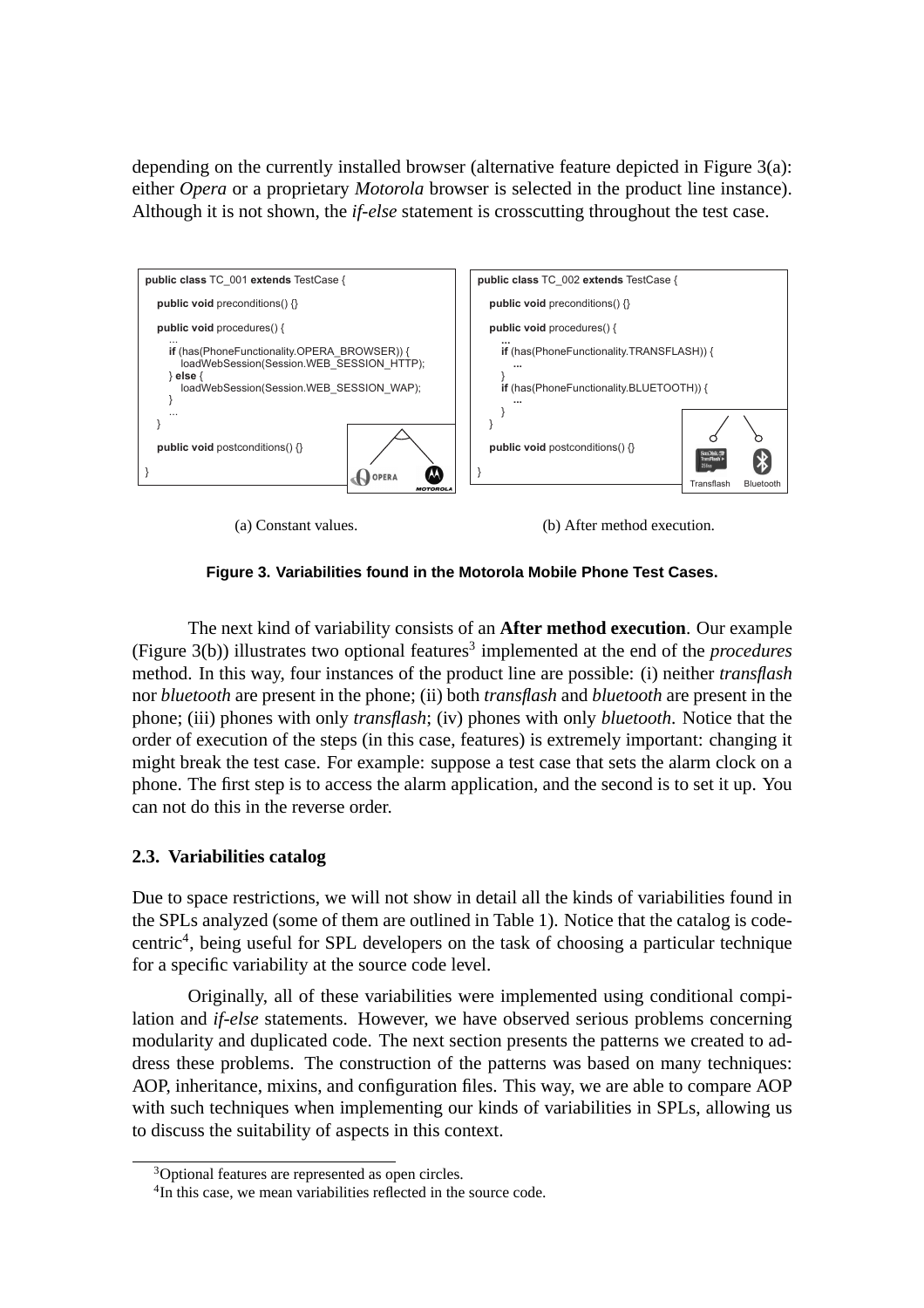| <b>Variability</b>                  | <b>J2ME Games</b> | Motorola Framework |
|-------------------------------------|-------------------|--------------------|
| After / Before method call          |                   |                    |
| After / Before method execution     |                   |                    |
| Constant values                     | x                 |                    |
| Conditional wrapping of method body |                   |                    |
| Whole method body                   | X                 |                    |
| Interface implementation            |                   |                    |

**Table 1. Preliminary catalog of kinds of variabilities.**

# **3. Patterns for Implementing Variabilities**

In this section, we provide some patterns<sup>5</sup> aiming at implementing<sup>6</sup> the kinds of variabilities previously discussed. We will not use conditional compilation and *if-else* statements in our patterns, since neither technique provides Separation of Concerns (SoC) when considering SPLs: there is no clear separation between core assets and variabilities.

# **3.1. After method call**

Two patterns are proposed for this kind of variability:

- **AOP:** this implementation relies on *after advice*. Two or more aspects implement the variabilities separately. In the particular case of Figure  $1(a)$ , two aspects are required: one for each alternative feature;
- **Inheritance:** relies on the *Decorator* design pattern [Gamma et al. 1995]. For each alternative feature, a decorator is needed.

Both pattern implementations of this variability provide a better SoC when compared to the original conditional compilation implementation (Figure 1(a)). However, in both we observed a dependency between the modules that implement the variability alternatives (aspects or decorators) and the public interface of the class which contains the method to be intercepted. We observed that the AOP implementation is more modular because the aspects depend only on the signature of the advised method. On the other hand, the decorator pattern depends on the whole public interface of the decorated class.

# **3.2. Whole method body**

We propose two patterns for this kind of variability: one using AOP and the other using inheritance. We explain and compare these approaches below:

- **AOP:** to implement this kind of variability with AOP, the method declaration is omitted from the class body. A set of aspects become responsible for introducing the missing method into the class using an *inter-type* declaration, where each aspect introduces a different version of such method (*Samsung*, *Nokia*, or *Siemens*, according to Figure 1(b)). Thus, exactly one of these aspects must be present on each product instance;
- **Inheritance:** relies on the classical *Strategy* design pattern [Gamma et al. 1995].

 $5P$ lease, refer to http://www.cin.ufpe.br/~poamj/patterns for implementation details. Notice that such codes are proprietary, which means that only code snippets are provided.

<sup>6</sup>Our implementations are based on AspectJ for AOP and CaesarJ for Mixins.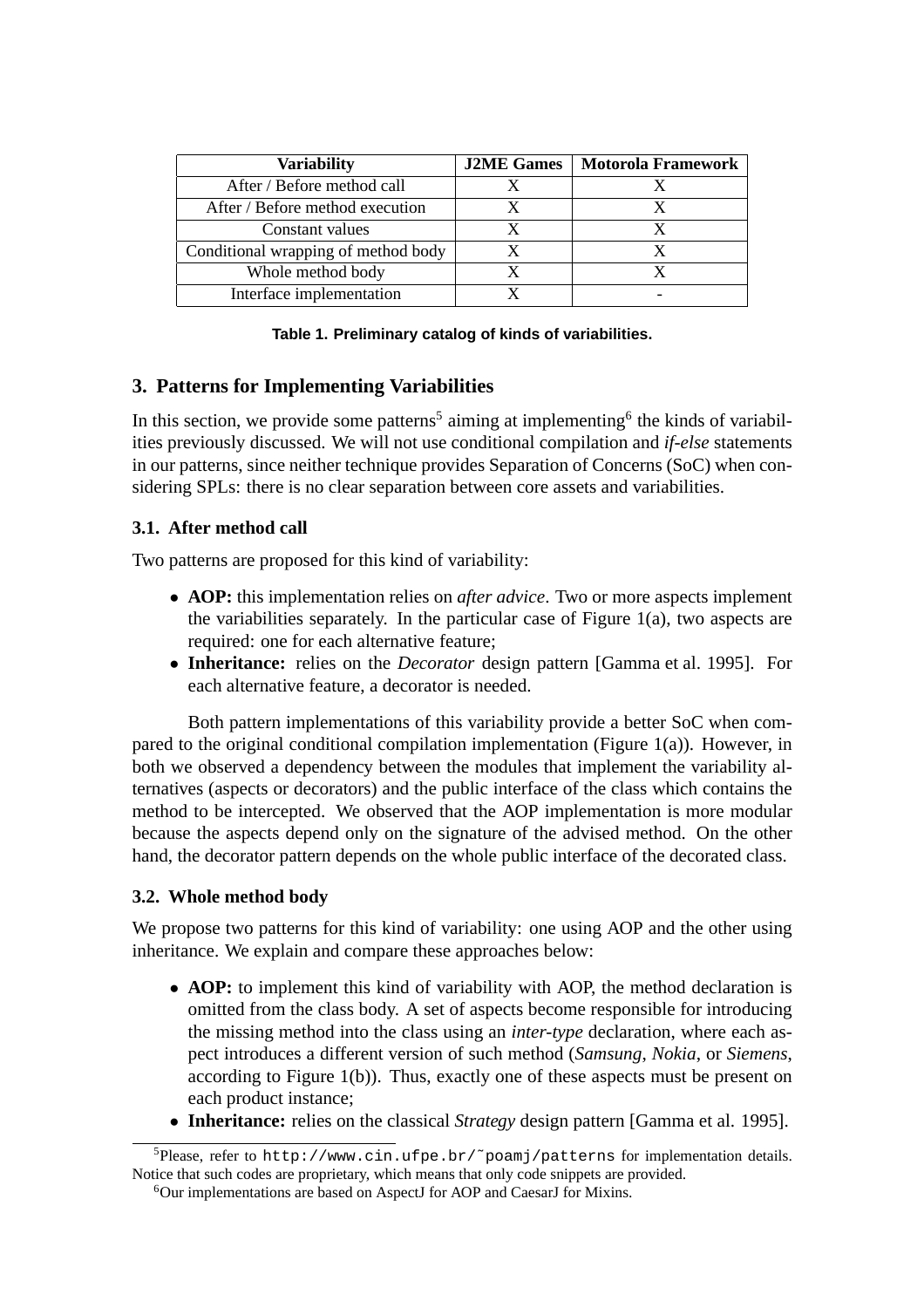One issue of the AOP implementation pattern is that, using the Java compiler, the base code might not compile in the absence of aspects because of the missing method. An alternative to implement this kind of variability with AOP is to create a stub method on the base class and use an *around advice* on the execution of this method to introduce the variability code. The base code would not depend syntactically on the aspects, however a semantic dependency [de Medeiros Ribeiro et al. 2007] will still exist: an aspect must be present to implement the alternative variability, or the base code will be semantically incomplete.

The inheritance pattern can implement this kind of variability in a modular way. We propose the use of a well known design pattern which proved to be useful to handle this kind of variability.

[Hannemann and Kiczales 2002] proposed an implementation of the *Strategy* design pattern using AOP. However, further studies showed that although this implementation leads to better SoC, it can also lead to worse results in other attributes, such as size, coupling and cohesion [Garcia et al. 2005].

#### **3.3. Constant values**

Figure 3(a) illustrates the *Opera Browser* concern tangled with respect to the test case. For this variability, we propose two patterns:

- **AOP:** this implementation relies on *inter-type* declarations. This way, two aspects implement the constants' values (*WEB SESSION HTTP* and *WEB\_SESSION\_WAP*) for each browser separately. Therefore, the test case uses the constants introduced by the aspects as arguments of methods, eliminating the *if-else* statements of the test. In the particular case of Figure 3(a), the *loadWeb-Session* method would use a constant introduced by the aspect;
- **Configuration Files:** this implementation relies on a configuration file to provide the constants' values. Notice that in order to load the file, the test case must use some object responsible for reading it.

The AOP and Configuration Files approaches provide a suitable SoC: the variability in this case is implemented through aspects and files. The test case no longer handles variability using *if-else* statements. On the other hand, the main disadvantage of such approaches is the additional knowledge required of the tester regarding those new artifacts. In other words, the test now depends on aspects and external files to work correctly.

#### **3.4. After method execution**

We have implemented this variability using three patterns. The details are presented as follows:

- **Inheritance:** this implementation consists of overriding the *procedures* method (Figure 3(b)). Therefore, two classes inherits from *TC 002*. Each class overrides the aforementioned method and calls the super method followed by the specific concern code (*transflash* or *bluetooth*);
- **Mixins:** analogous to inheritance;
- **AOP:** two aspects are created aiming at crosscutting the *procedures* method using an *after advice*.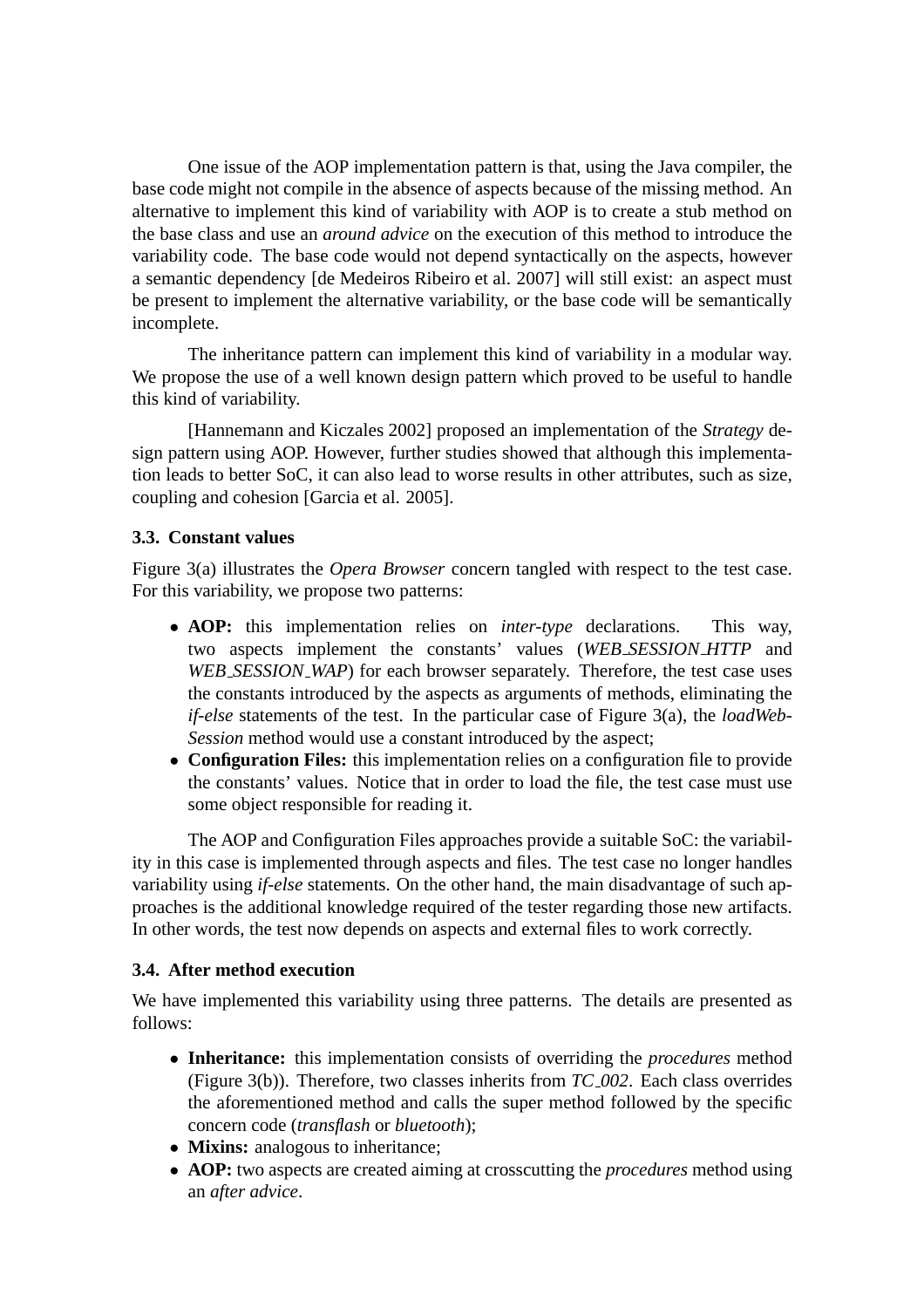We have found problems in all three implementations. Inheritance does not enable feature compositions suitably: for phones with *transflash* and *bluetooth* it is necessary to create a new class which duplicates the source code of the two classes previously created. In addition, if we consider more than two features, the number of classes and compositions increases significantly (Figure  $4(a)$ ), being more difficult to maintain the whole application. In spite of mixins solving the problem of duplicated code when considering features composition, the increase on the number of classes and compositions problem remains (Figure 4(b)).



(a) After method execution using Inheritance.

(b) After method execution using Mixins.

#### **Figure 4. After method execution: Inheritance x Mixins.**

The AOP implementation relies on two aspects for implementing each feature, plus an extra aspect to declare the precedence among the features. This approach provides feature composition. Whenever a new feature must be considered, the aspects for that feature are written, and the existing precedence aspect is modified to take the new feature into consideration.

## **4. Evaluation**

Our evaluation focuses on software modularity. In order to assess the modularity of our patterns, we have used Design Structure Matrixes (DSMs) [Baldwin and Clark 2000]. In this section, we show an evaluation whenever the AOP pattern is not the best solution.

#### **4.1. Background**

Design Structure Matrixes (DSMs) are used to visualize dependencies among *design parameters*. These parameters correspond to any decision that needs to be made along the product design.

Design parameters may have different abstraction levels. In software engineering, some design decisions are related to process development, language, code/architectural style, and so forth. Moreover, if we consider implementation as design activities, software components like classes, interfaces, packages, and aspects should be represented as design parameters.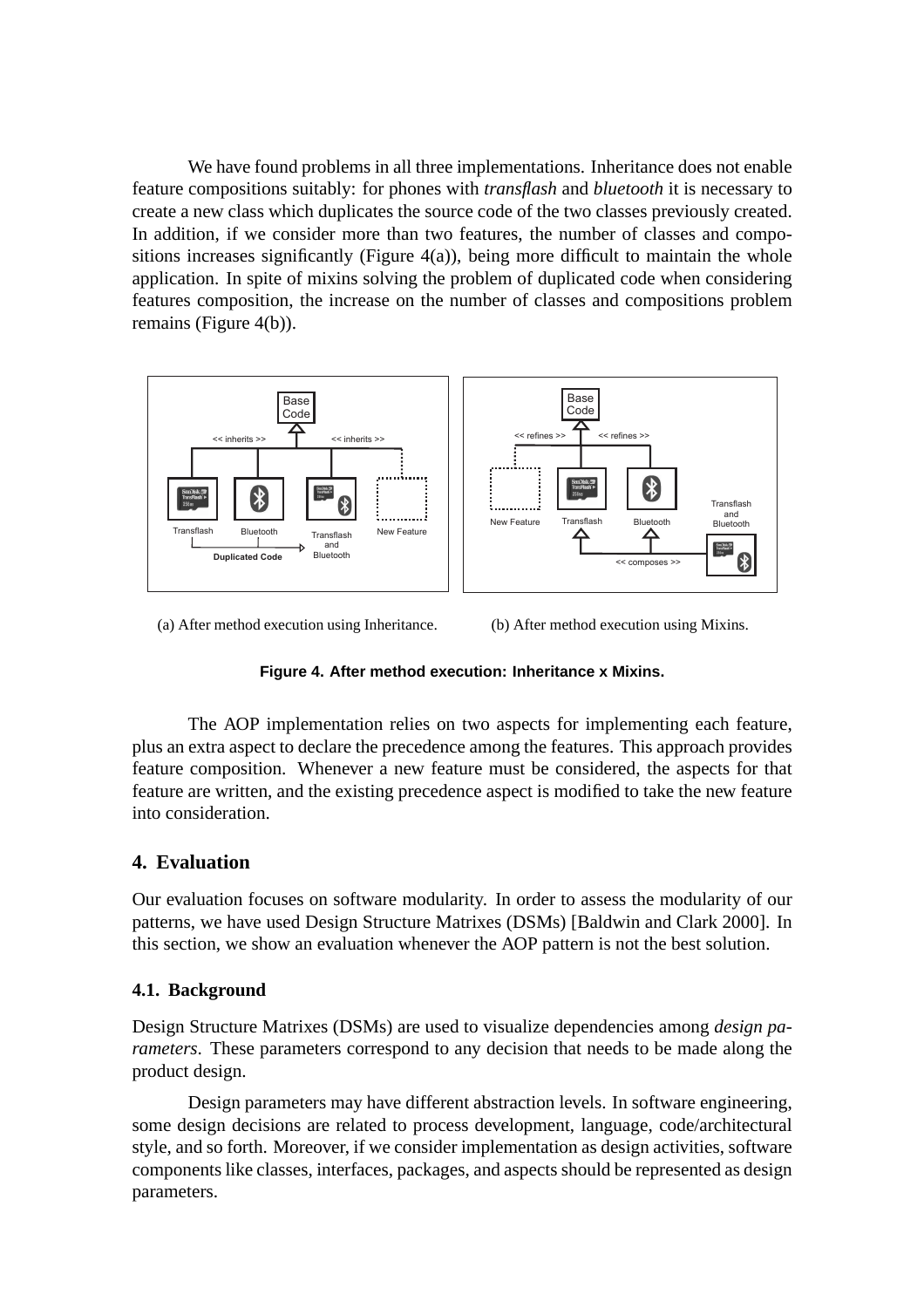The notion of dependency arises whenever a design parameter depends on another. When considering DSMs, each design parameter appears both in the row headings and the columns headings of the matrix.

Figure 5 represents software components as parameters in a DSM. A mark in row B, column A represents that component B depends on component A. In the same way a X in row A, column B represents that component A depends on component B. Whenever this mutual dependency occurs, we have an example of *cyclical dependency*, which implies that both components can not be independently addressed. In other words, their parallel development is compromised.



**Figure 5. Example of dependencies in a DSM.**

## **4.2. Evaluating implementation patterns using DSMs**

In order to compare the patterns, a DSM was constructed for each one. The notion of dependency considered in this paper consists of explicit references between classes and aspects. Moreover, we also consider *Semantic Dependencies* [Neto et al. 2007]. Such dependencies are not syntactically defined in the code, so that there is no explicit reference between classes and aspects.

Our previous work [de Medeiros Ribeiro et al. 2007] concluded that AOP constructs aimed to support crosscutting modularity might actually break class modularity. This basically occurs by the existence of semantic dependencies.

Figure 6(a) and 6(b) regard the **Whole method body** variability. Figure 6(a) illustrates the DSM of the AOP pattern. Notice that there are cyclical dependencies: aspects depend on the *SoundEffects* class to introduce the missing method and the class depends on the aspects to work correctly (the latter is a semantic dependency: there is no explicit reference about the aspect in the class). Therefore, such components can not be independently addressed, which compromises their parallel development. On the other hand, Figure 6(b) shows the DSM for the inheritance pattern. Such implementation does not create cyclical dependencies, allowing parallel development and better modularity.

|  |                          |  |              |              |  | <b>Design Parameters</b> |                    |              | 5 |  |
|--|--------------------------|--|--------------|--------------|--|--------------------------|--------------------|--------------|---|--|
|  | <b>Design Parameters</b> |  |              |              |  |                          | IPlayer.java       |              |   |  |
|  | SoundEffects.java        |  |              | $\checkmark$ |  | $\checkmark$             | SoundEffects.java  | $\checkmark$ |   |  |
|  | SamsungPlayerAspect.aj   |  | $\checkmark$ |              |  |                          | SamsungPlayer.java | $\checkmark$ |   |  |
|  | NokiaPlayerAspect.aj     |  | $\checkmark$ |              |  |                          | NokiaPlayer.java   | $\checkmark$ |   |  |
|  | SiemensPlayerAspect.aj   |  | $\checkmark$ |              |  |                          | SiemensPlayer.java | $\checkmark$ |   |  |

(a) AOP pattern.

(b) Inheritance pattern.

#### **Figure 6. Patterns of the Whole method body variability.**

Figures 7(a) and 7(b) illustrate the DSMs of the **Constant values** variability. Both are identical and cyclical: in the first, the test case depends on the aspect to introduce the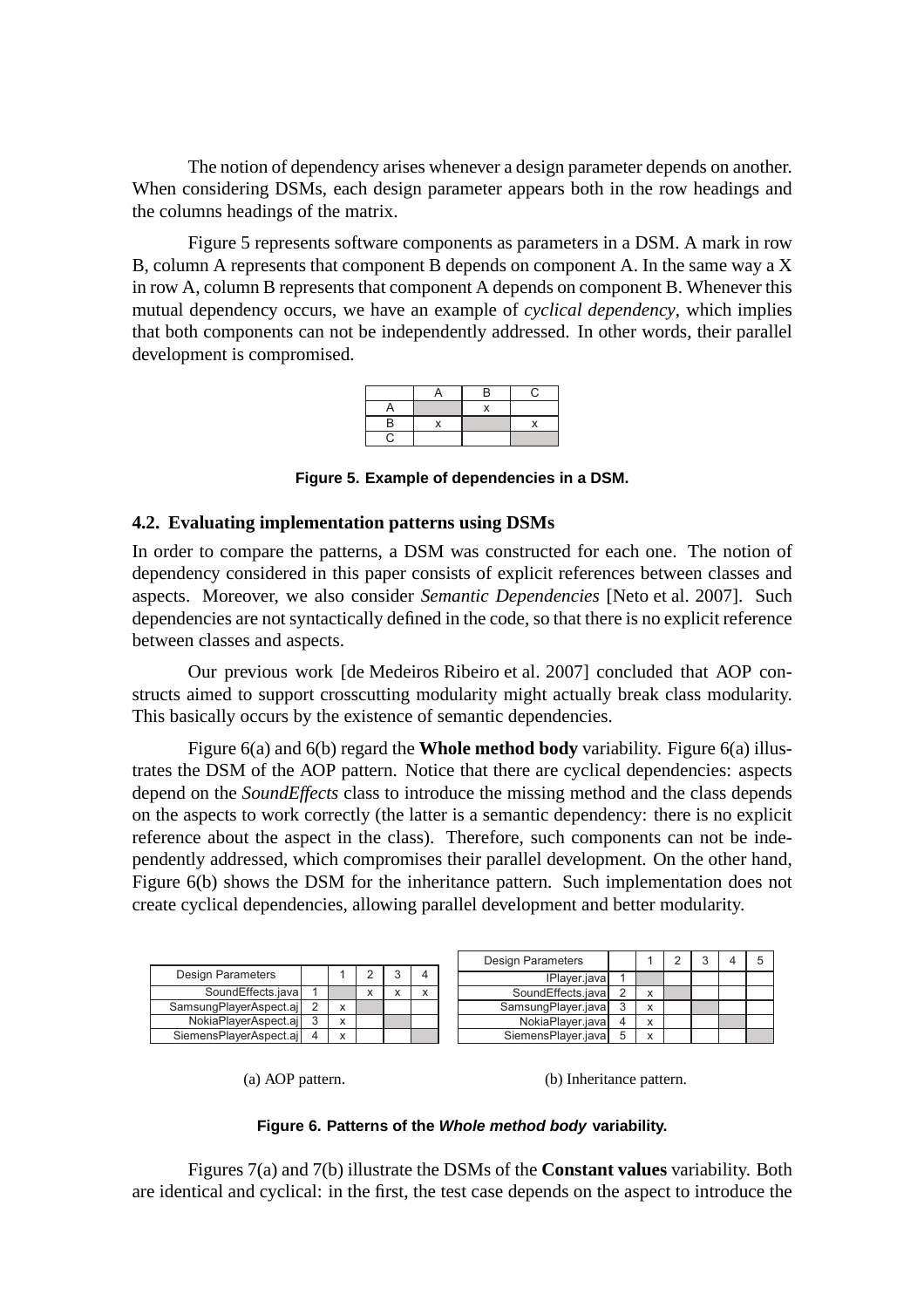constants. On the other hand, the aspect references the test case in a pointcut expression. When considering configuration files, the problem of cyclical dependencies remains: developers of both class and configuration file must be aware of each other, for defining attributes names, for example. We do not considered the infrastructure to load the file (for example, an instance of the *java.util.Properties* class) in the DSM, since it is not susceptible to change frequently.



(a) AOP pattern. (b) Config. Files pattern.

#### **Figure 7. Patterns of the Constant values variability.**

Table 2 summarizes our conclusions about which pattern to choose according to the kind of variability.

|     | After call  |            | Whole method body | <b>Constant values</b> | <b>After execution</b> |                               |        |  |
|-----|-------------|------------|-------------------|------------------------|------------------------|-------------------------------|--------|--|
| AOP | Inheritance | <b>AOP</b> | Inheritance       | $AOP$   Conf. Files    |                        | $\mid$ AOP $\mid$ Inheritance | Mixins |  |
|     |             |            |                   |                        |                        |                               |        |  |

#### **Table 2. Patterns choices regarding modularity.**

# **5. Related Work**

[Anastasopoulos and Gacek 2001] claims that little attention has been given on how to deal with variabilities in SPLs at the source code level. To this end, they examine various implementation approaches with respect to their use in a product line context. However, this work provides neither a catalog of kinds of variabilities nor patterns as we do. Nevertheless, the work compares the techniques using attributes such as traceability, scalability, and binding time. In contrast, we only analyzed the modularity attribute.

[Alves et al. 2005] proposes a method to address the creation and evolution of SPLs focusing on the implementation and feature level. The method first bootstraps the SPL and then evolves it with a reactive approach. Such a method relies on a collection of provided refactorings at both the code and feature model levels. Although this work provides a framework for comparing variability implementation techniques, the proposed method relies only on AOP refactorings. On the other hand, our work proposes patterns that use different techniques (not only AOP). We have also found some kinds of variabilities to which AOP may not be suitable.

[Coplien 2000] proposes a method called Multi-Paradigm Design. This method consists of analyzing commonalities and variabilities of a SPL (application domain analysis) and implementation techniques (solution domain analysis). Further, the commonalities and variabilities are mapped on the available techniques (solution domain). Our approach differs from his work because we rely on a set of implementation patterns that are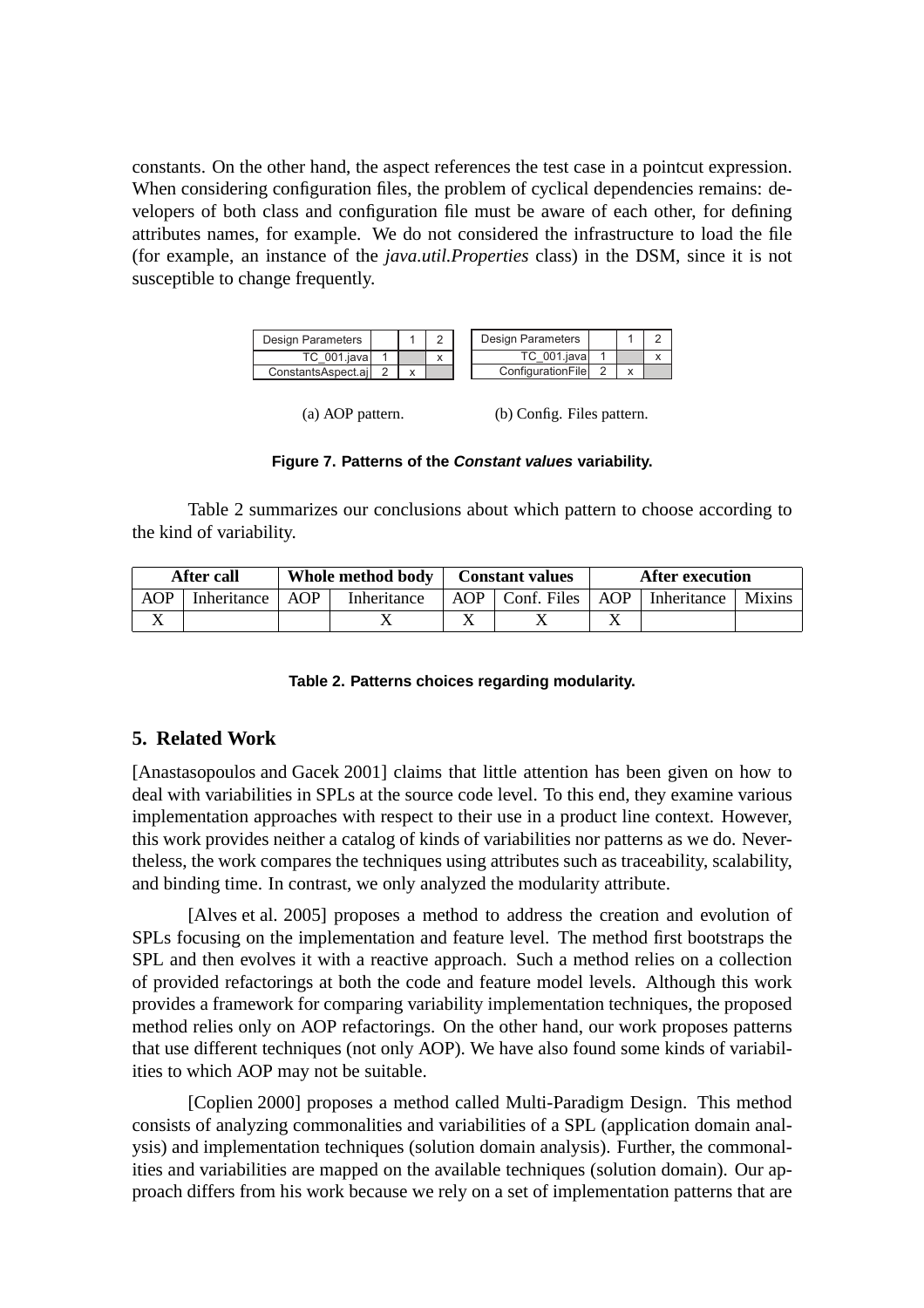code-centric and more fine-grained than the domain analysis solution that he proposes, allowing SPL developers to choose more easily which technique to use when handling variabilities at the source code level. Moreover, our patterns make the task of defining refactorings easier, which means that the implementation of a code variability might migrate from one technique to another. His work does not consider AOP.

[Tirila 2002] also provides a study on how to implement variabilities in SPLs. Although he did not use AOP as a technique for implementing variabilities, Frames and Frameworks are considered. In addition, he provides an evaluation based on scope, flexibility, and efficiency.

## **6. Concluding Remarks**

This paper presented a preliminary catalog at source code level of kinds of variabilities extracted from two real and non-trivial SPLs of different domains (J2ME Games and Mobile Phone Test Cases). Since they are from completely different domains, we believe that such variabilities should be present in other domains as well. Such catalog is codecentric, which allows SPL developers to choose more easily which technique to use when handling variabilities at the source code level.

Besides, we provided patterns aiming at implementing such variabilities. These patterns are based on many techniques: AOP, inheritance, mixins, and configuration files. Advantages and disadvantages regarded to modularity provided by each pattern were discussed. In this way, since each pattern uses a different technique, we were able to analyze whether AOP might be a benefit or not for SPLs developers when considering modularity.

Differently of existing works, we have analyzed not only source code, but also test cases. In this way, we observed that our catalog and patterns seem to be useful for both.

Based on DSM analysis, we observed that to implement some kinds of variabilities from our catalog, AOP might not be suitable or makes no difference when compared to other techniques.

As future works, we intend to use software metrics in order to validate our qualitative analysis, calculating the coupling, cohesion, and Net Options Value (NOV) of our patterns' implementations. Afterwards, we should be able to implement a systematic decision model based on both qualitative and quantitative analysis. Additionally, parameters such as binding time, scalability and others will be analyzed.

## **7. Acknowledgments**

We would like to thank CNPq, a Brazilian research funding agency, for partially supporting this work. In addition, we thank  $SPG<sup>7</sup>$  members (especially Alberto Costa Neto) for feedback and fruitful discussions about this paper. We also thank Silvia Sampaio, Anne Ximenes, and Gisele Leal from Motorola Industrial for helping us on the Mobile Phone Test Cases.

## **References**

Alves, V., Jr., P. M., Cole, L., Borba, P., and Ramalho, G. (2005). Extracting and Evolving Mobile Games Product Lines. In *Proceedings of the 9th International Software Prod-*

<sup>7</sup>http://www.cin.ufpe.br/spg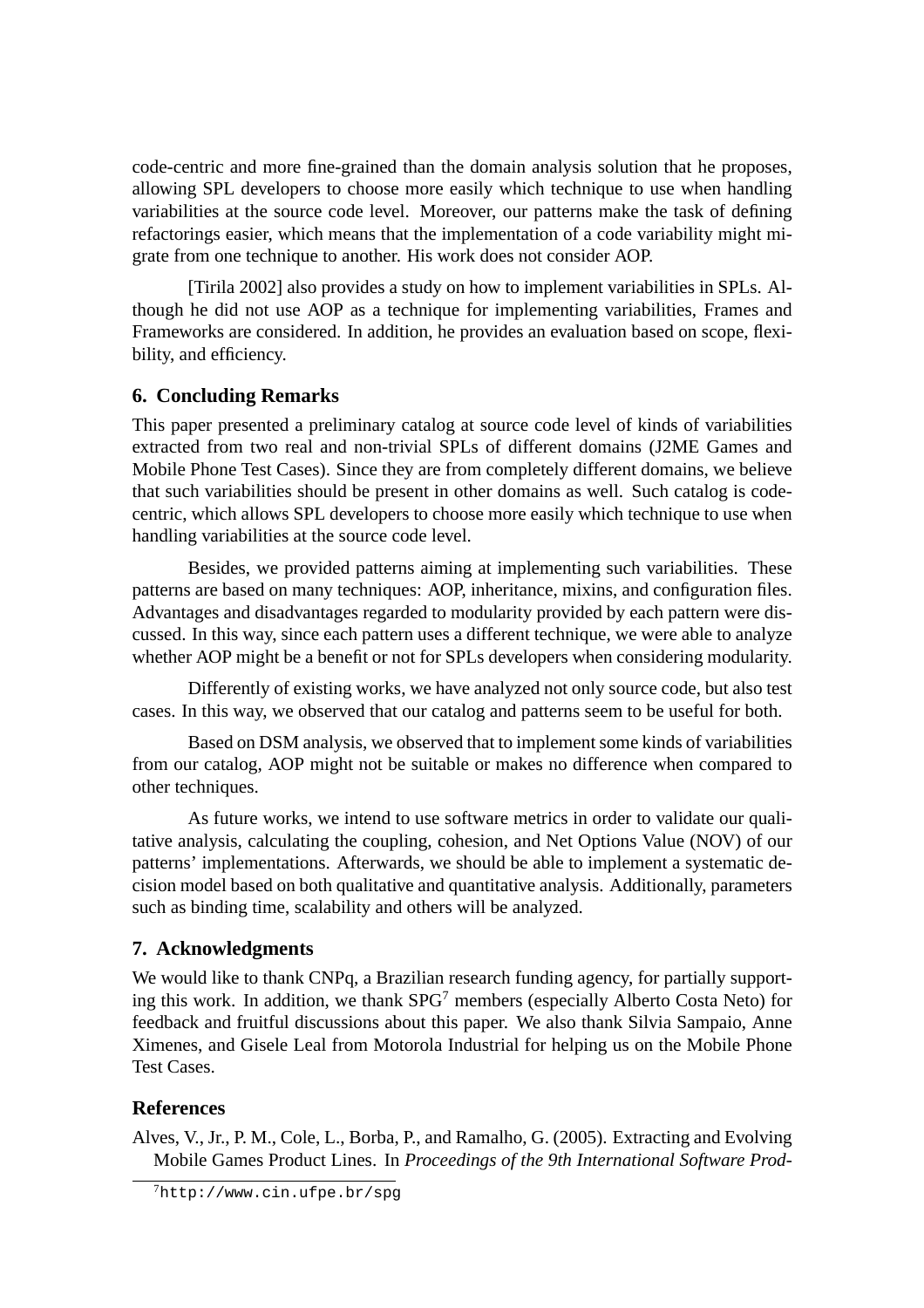*uct Line Conference (SPLC'05)*, volume 3714 of *Lecture Notes in Computer Science*, pages 70–81. Springer-Verlag.

- Anastasopoulos, M. and Gacek, C. (2001). Implementing Product Line Variabilities. In *Proceedings of the 2001 Symposium on Software Reusability (SSR'01)*, pages 109–117, New York, NY, USA. ACM Press.
- Anastasopoulos, M. and Muthig, D. (2004). An Evaluation of Aspect-Oriented Programming as a Product Line Implementation Technology. In *ICSR*, pages 141–156.
- Baldwin, C. Y. and Clark, K. B. (2000). *Design Rules, Vol. 1: The Power of Modularity*. The MIT Press.
- Coplien, J. (2000). *Multi-Paradigm Design*. PhD thesis, Vrije Universiteit Brussel, Etterbeek, Belgium.
- de Medeiros Ribeiro, M., Dósea, M., Bonifácio, R., Neto, A. C., Borba, P., and Soares, S. (2007). Analyzing Class and Crosscutting Modularity with Design Structure Matrixes. In *Proceedings of the 21th Brazilian Symposium on Software Engineering (SBES'07)*. To appear.
- Gamma, E., Helm, R., Johnson, R., and Vlissides, J. (1995). *Design Patterns*. Addison-Wesley.
- Garcia, A., Sant'Anna, C., Figueiredo, E., Kulesza, U., Lucena, C., and von Staa, A. (2005). Modularizing Design Patterns with Aspects: A Quantitative Study. In *Proceedings of the 4th International Conference on Aspect-Oriented Software Development (AOSD'05)*, New York, NY, USA. ACM Press.
- Hannemann, J. and Kiczales, G. (2002). Design Pattern Implementation in Java and AspectJ. In *Proceedings of the 17th ACM SIGPLAN conference on Object-Oriented Programming, Systems, Languages, and Applications (OOPSLA'02)*, pages 161–173, New York, NY, USA. ACM Press.
- Kiczales, G., Lamping, J., Mendhekar, A., Maeda, C., Lopes, C., Loingtier, J., and Irwin, J. (1997). Aspect–Oriented Programming. In *European Conference on Object– Oriented Programming (ECOOP'97)*, LNCS 1241, pages 220–242.
- Kolb, R., Muthig, D., Patzke, T., and Yamauchi, K. (2005). A Case Study in Refactoring a Legacy Component for Reuse in a Product Line. In *Proceedings of the 21st IEEE International Conference on Software Maintenance (ICSM'05)*, pages 369–378, Washington, DC, USA. IEEE Computer Society.
- Kulesza, U., Sant'Anna, C., Garcia, A., Coelho, R., von Staa, A., and Lucena, C. (2006). Quantifying the Effects of Aspect-Oriented Programming: A Maintenance Study. In *Proceedings of the 22th IEEE International Conference on Software Maintenance (ICSM'06)*, pages 223–233, Washington, DC, USA. IEEE Computer Society.
- Neto, A. C., de Medeiros Ribeiro, M., Dósea, M., Bonifácio, R., Borba, P., and Soares, S. (2007). Semantic Dependencies and Modularity of Aspect-Oriented Software. In *Proceedings of 1st Workshop on Assessment of Contemporary Modularization Techniques (ACoM'07), in conjunction with the 29th International Conference on Software Engineering (ICSE'07)*, page 11, Minneapolis, Minnesota, USA. IEEE Computer Society.